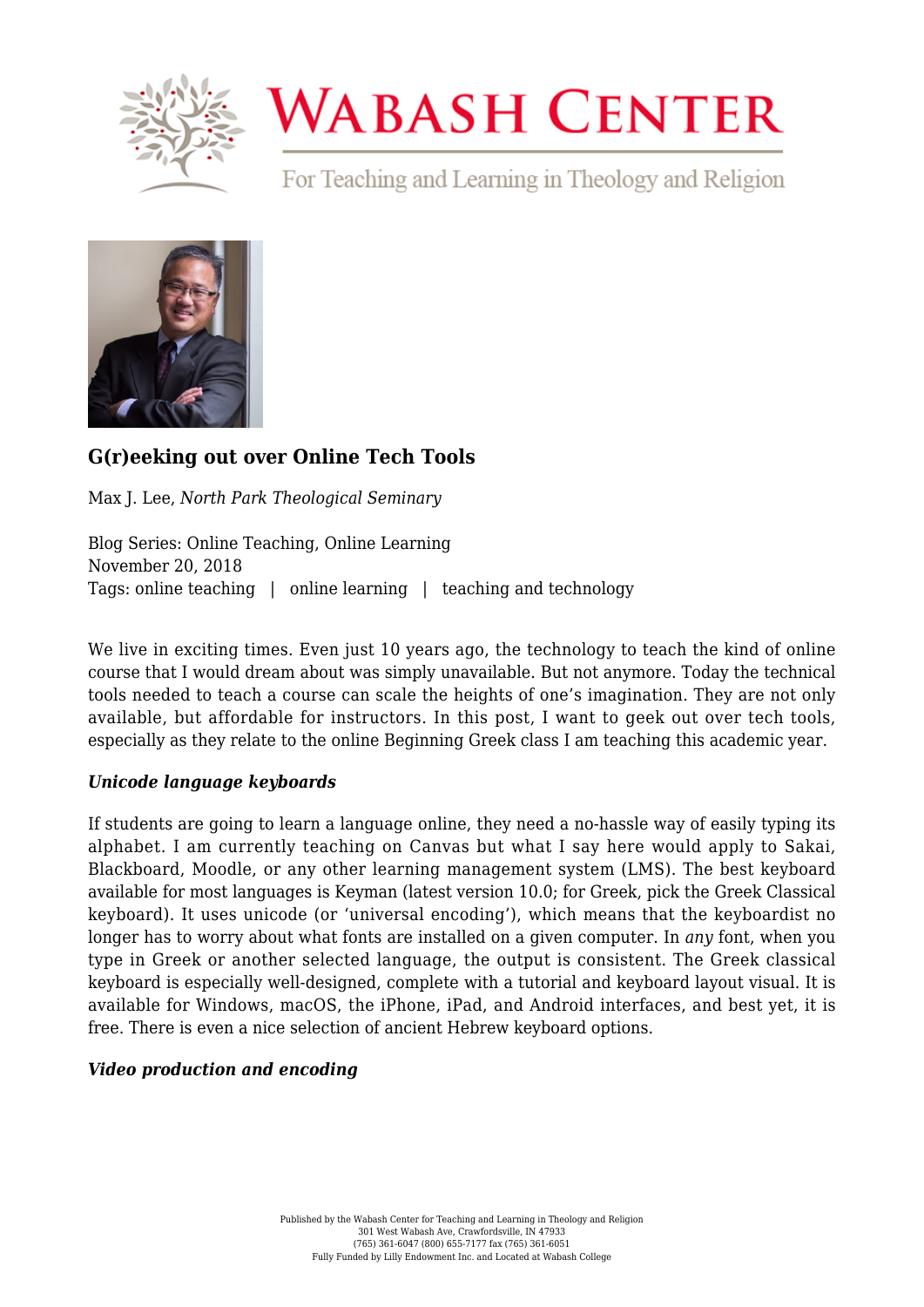As I suggested in my previous [blog, t](https://www.wabashcenter.wabash.edu/2018/10/how-learning-greek-online-can-be-more-successful-than-face-to-face-instruction/)he language instructor ultimately needs to create personal instructional videos. I produced over 80 of them (7-10 minutes each) to cover the content of Greek 1 and 2 (two semesters). I quickly discovered that a microphone is more important than a video camera. Audio quality is more important than video quality. Since many universities now require captions with videos, the better the sound, the more accurate are the automated subtitle scripts produced by [YouTube a](https://www.youtube.com/watch?v=XJGiS83eQLk)nd other caption services. I find that I did far less editing of the subtitle scripts when my microphone and sound quality improved.

Here's my advice: invest in a high quality microphone, save on cheaper video cameras. I particularly like the [Yeti](https://www.amazon.com/Blue-Yeti-USB-Microphone-Silver/dp/B002VA464S) USB Microphone (\$128.73) for my laptop, but if one is recording off a tablet or phone, the [Boya](https://www.amazon.com/gp/product/B00MP566OM/ref=oh_aui_search_detailpage?ie=UTF8&psc=1) 3.5mm Microphone (\$19.95) is excellent for shutting out background noise. But built-in microphones on your computer and phones are the worst. To avoid echoes and the way-off-in-the-distance muffled sound these produce, get a good microphone. Some decent video cam's include: the [Logitech 930](https://www.amazon.com/gp/product/B00CRJWW2G/ref=oh_aui_detailpage_o03_s00?ie=UTF8&psc=1) series (\$68.00), or simply use your tablet or smartphone camera.

Once the video is produced, the course designer will need a good editor and encoder. I always want something simple and easy-to-use. [Screencast-o-matic](https://screencast-o-matic.com/features) is excellent for cutting out video I don't like. I can insert slides, text, photos, and even external video if I wish. It is a [subscription](https://screencast-o-matic.com/subscribe?plan=pr1) [service](https://screencast-o-matic.com/subscribe?plan=pr1) (\$36 for 3 years or \$1/month) and well worth it to save much grief for the less technically savvy person (myself included). It also encodes the video for easy upload onto YouTube, Vimeo, or other video channel sites.

#### *Headset for video conferencing and synchronous teaching*

It just takes one. Just one computer with bad feedback on its sound system and the entire video conferencing session is a disaster. Whether using [Zoom](https://zoom.us/), [Big Blue Button,](https://bigbluebutton.org/) [Skype,](https://www.skype.com/en/) or other conferencing tools, getting a headset with microphone and asking your students to buy it are crucial to eliminate screeching distractions. Especially if one meets with a small group tutorial session online, or even a large synchronous classroom setting, having everyone log into the session with a headset will allow all to be heard without nasty feedback or echoes. My recommendation (and it's cheap) is the [Mpow USB headset/microphone](https://www.amazon.com/Mpow-Microphone-Cancelling-Lightweight-Headphones/dp/B074Z3FXBQ/ref=pd_sbs_147_3?_encoding=UTF8&pd_rd_i=B074Z3FXBQ&pd_rd_r=d993ff43-e4f7-11e8-a386-658ad9d28ece&pd_rd_w=QnJNI&pd_rd_wg=YS3Vw&pf_rd_i=desktop-dp-sims&pf_rd_m=ATVPDKIKX0DER&pf_rd_p=7d5d9c3c-5e01-44ac-97fd-261afd40b865&pf_rd_r=Q73DDT7P5PH95EPZCQE8&pf_rd_s=desktop-dp-sims&pf_rd_t=40701&psc=1&refRID=Q73DDT7P5PH95EPZCQE8) (\$22.99). I would add the headset as part of the textbook order.

#### *Recommended OER's*

Lastly, there are many free open educational resources (OERs, pronounced "oars"). I was surprised to find many good Greek tools online. The United Bible Society, for example, has the entire [UBS5 Greek New Testament](https://www.academic-bible.com/en/online-bibles/greek-new-testament-ubs5/read-the-bible-text/) available for public use. Greek professors often post their own videos and other resources to help students (here's a fantastic one called [Daily Dose of](https://dailydoseofgreek.com/new-testament-greek-resources/) [Greek](https://dailydoseofgreek.com/new-testament-greek-resources/)). The Perseus project has a [parsing engine](http://www.perseus.tufts.edu/hopper/morph?redirect=true) online for New Testament and other Greco-Roman texts. There is an exciting world of free OERs ready to be employed by the innovative course designer. The tough part is choosing which ones to use, but that is a welcome problem to tackle.